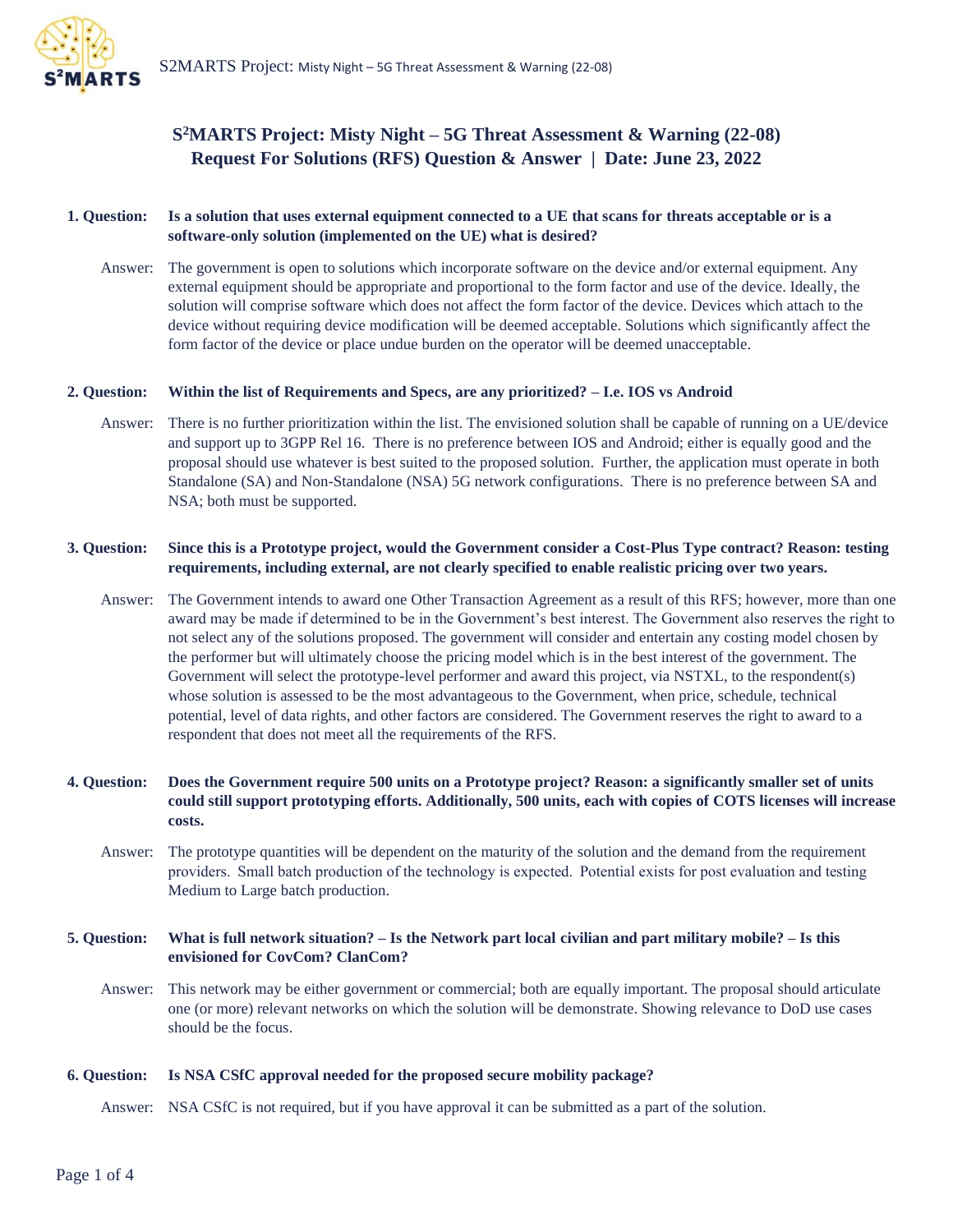

### **7. Question: Is use of a 2-factor hardware key allowable?**

Answer: This is not required. However, the government is open to considering this approach if the vendor identifies this as the optimal approach and can deliver a viable solution which meets requirements and specifications. The Government will select the prototype-level performer and award this project, via NSTXL, to the respondent(s) whose solution is assessed to be the most advantageous to the Government, when price, schedule, technical potential, level of data rights, and other factors are considered. The Government reserves the right to award to a respondent that does not meet all the requirements of the RFS.

#### **8. Question: Is Wi-Fi monitoring in-scope?**

Answer: Yes, the effort and desired solution is primarily focused on 5G. However, 5G does incorporate aspects of Wi-Fi and interoperations with Wi-Fi. Therefore, Wi-Fi monitoring is in scope, assuming the solution is also monitoring 5G bands. The Government will select the prototype-level performer and award this project, via NSTXL, to the respondent(s) whose solution is assessed to be the most advantageous to the Government, when price, schedule, technical potential, level of data rights, and other factors are considered. The Government reserves the right to award to a respondent that does not meet all the requirements of the RFS.

#### **9. Question: Can we have access to a RAN-CORE traffic network monitor tap? For testing? For deployment?**

Answer: Funded teams will have access to a test range at Idaho National Labs and may have full access to traffic monitoring during test periods. The government team will work funded efforts to explore collaborations that could help in this regard, but an unrestricted network tap is not provided as part of this RFS.

### **10. Question: Is use of commercial mobile protection products in-scope? Are secure "ghost" operating systems allowable? A ghost O.S. is an alternate O.S. that runs along-side the host O.S.**

Answer: This is not required. However, the government is open to considering this approach if the vendor identifies this as the optimal approach and can deliver a viable solution which meets requirements and specifications. The Government will select the prototype-level performer and award this project, via NSTXL, to the respondent(s) whose solution is assessed to be the most advantageous to the Government, when price, schedule, technical potential, level of data rights, and other factors are considered. The Government reserves the right to award to a respondent that does not meet all the requirements of the RFS.

#### **11. Question: How extensive is the attack testing? Who is doing the attack testing?**

Answer: The attack testing will occur at INL unless the proposal has made a strong justification is made for an alternative. Attack testing will validate and verify the solution has achieved performance standards outlined in the solution requirements and specification sections of the RFS.

#### **12. Question: Can honeypots be used to determine if attacks are being attempted?**

Answer: The devices and the solution(s) can cooperate with one another and can cooperate with additional systems, such as honeypots. This is not required. However, the government is open to this approach if the vendor identifies this as the optimal approach and can deliver a viable solution which meets requirements and specifications. The Government will select the prototype-level performer and award this project, via NSTXL, to the respondent(s) whose solution is assessed to be the most advantageous to the Government, when price, schedule, technical potential, level of data rights, and other factors are considered. The Government reserves the right to award to a respondent that does not meet all the requirements of the RFS.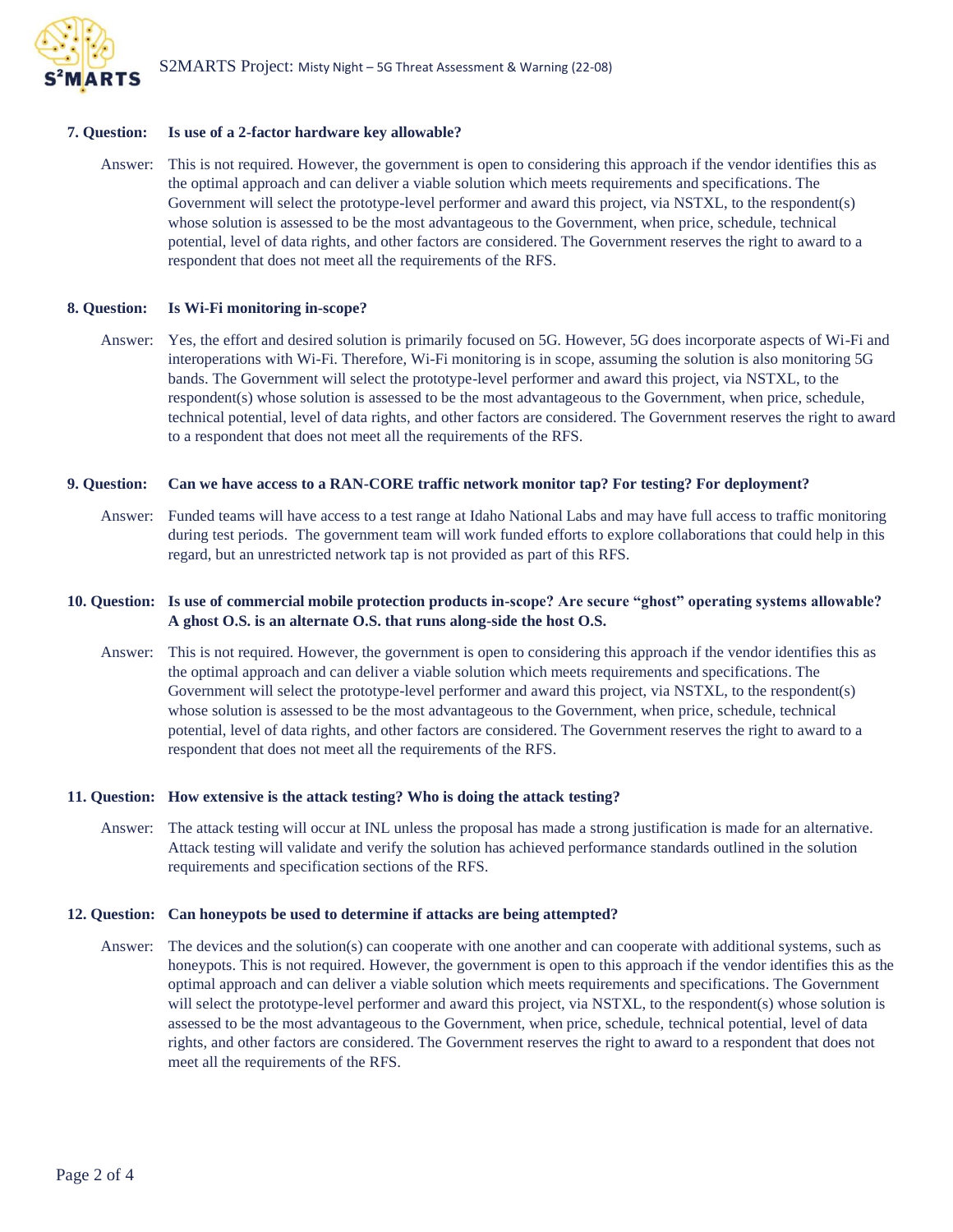

## **13. Question: Are threat intelligence feeds available?**

Answer: The government team will work funded efforts to explore collaborations that could help in this regard, but threat intelligence feeds are not provided as part of this RFS.

### **14. Question: Can phones communicate concerning attack status?**

Answer: See answer to Question #12

## **15. Question: Will there be use of monitoring for RF jamming of signal from cellular network? (Smart, dumb, etc.)**

Answer: RF jamming could occur and the RFS is seeking a solution that provide continuous situational awareness in the device's operating area. Situational awareness includes identifying potential RF emitters that have the potential to compromise the security of the user, device, or data.

## **16. Question: For "in person" meetings, what is the physical location?**

- Answer: These will be decided upon award and prior to project kickoff.
- **17. Question: Are Cover pages required as a separate file or can they be included in the files of both the Technical Response and Price Response?** 
	- Answer: Cover pages can be submitted as a part of the solution.

## **18. Question: Does the Government intend to move multiple solutions into Phase 1? If so, how many?**

Answer: The Government intends to award one Other Transaction Agreement as a result of this RFS; however, more than one award may be made if determined to be in the Government's best interest

## **19. Question: Please clarify the meaning of a "partial solution" vs a "partial response"**

Answer: Partial responses are those proposed solutions which address only a subset of the project's overall objectives. They are responses that only address a critical element of the total solution being sought. The Government will select the prototype-level performer and award this project, via NSTXL, to the respondent(s) whose solution is assessed to be the most advantageous to the Government, when price, schedule, technical potential, level of data rights, and other factors are considered. The Government reserves the right to award to a respondent that does not meet all the requirements of the RFS.

### **20. Question: Is the number of solutions that move forward to Phase 1 dependent on budget? If so, what is that budget?**

Answer: The Government intends to award one Other Transaction Agreement as a result of this RFS; however, more than one award may be made if determined to be in the Government's best interest. The Government will select the prototype-level performer and award this project, via NSTXL, to the respondent(s) whose solution is assessed to be the most advantageous to the Government, when price, schedule, technical potential, level of data rights, and other factors are considered. The Government reserves the right to award to a respondent that does not meet all the requirements of the RFS.